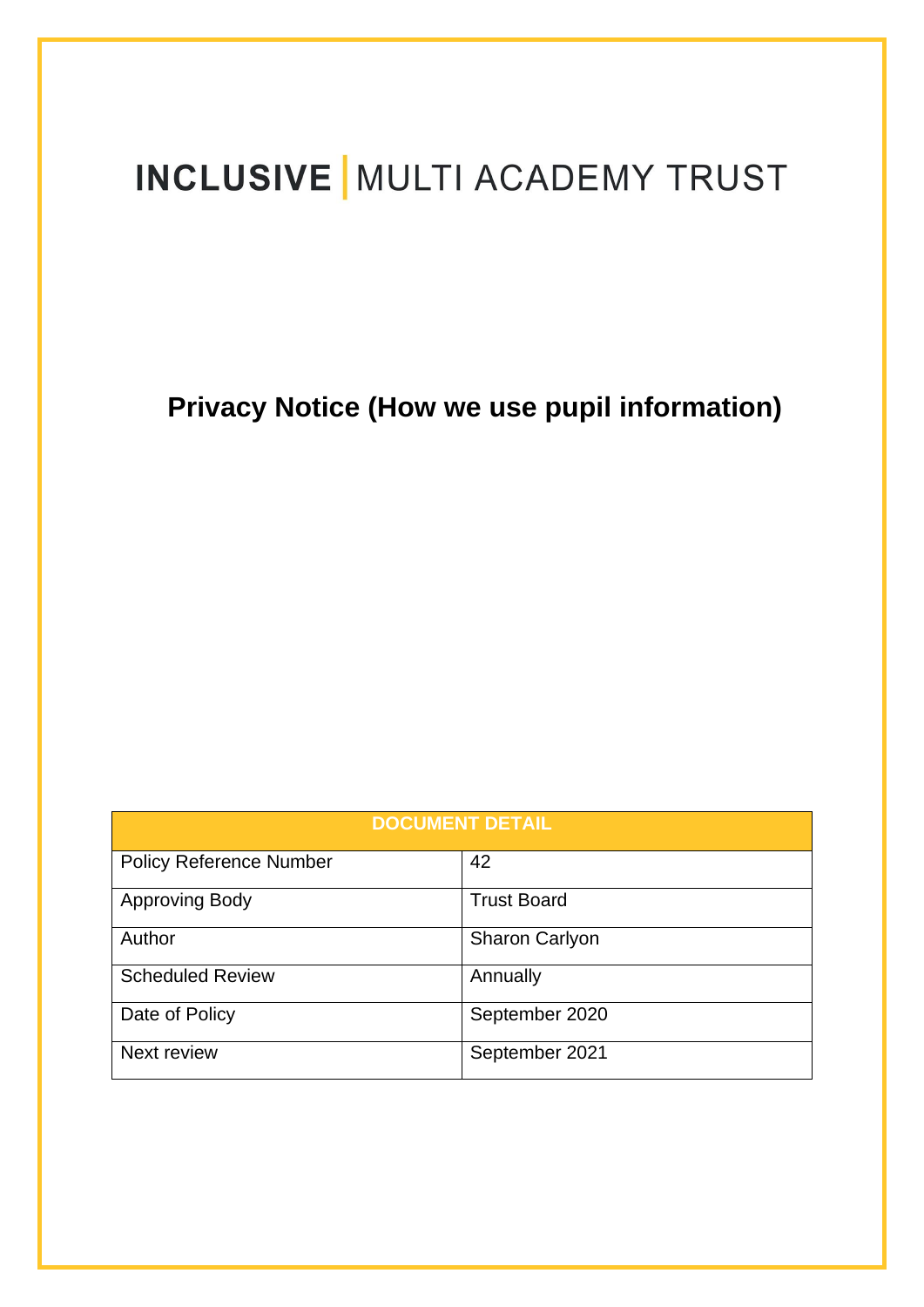# **Introduction**

Under data protection law, individuals have a right to be informed about how the Trust uses any personal data that we hold about them. We comply with this right by providing 'privacy notices' (sometimes called 'fair processing notices') to individuals where we are processing their personal data.

This privacy notice explains how we collect, store and use personal data about pupils within our Trust.

The Inclusive Multi Academy Trust is the 'data controller' for the purposes of data protection law.

Our data protection officer is Andrew Chappell (see 'Contact us' below).

#### **The personal data we hold**

We process data relating to pupils within our Trust. Personal data that we may collect, use, store and share (when appropriate) about you includes, but is not restricted to:

- personal identifiers and contacts (such as name, unique pupil number, contact details and address)
- characteristics (such as ethnicity, language, and free school meal eligibility)
- safeguarding information (such as court orders and professional involvement)
- special educational needs (including the needs and ranking)
- medical and administration (such as doctors information, child health, dental health, allergies, medication and dietary requirements)
- attendance (such as sessions attended, number of absences, absence reasons and any previous schools attended)
- assessment and attainment (such as key stage 1 and phonics results, post 16 courses enrolled for and any relevant results)
- behavioural information (such as exclusions and any relevant alternative provision put in place)

### **Why we collect and use pupil information**

The personal data collected is essential, for the school to fulfil their official functions and meet legal requirements.

We collect and use pupil information, for the following purposes:

- to support pupil learning
- to monitor and report on pupil attainment progress
- to provide appropriate pastoral care
- to assess the quality of our services
- to keep children safe (food allergies, or emergency contact details)
- to meet the statutory duties placed upon us by the Department for Education

#### **Our legal basis for using this data**

We will only collect and use your information when the law allows us to. Most often, we will use your information where we:

- need to comply with the law
- need to use it to carry out a task in the public interest (in order to provide you with an education)

Sometimes, we may also use your personal information where: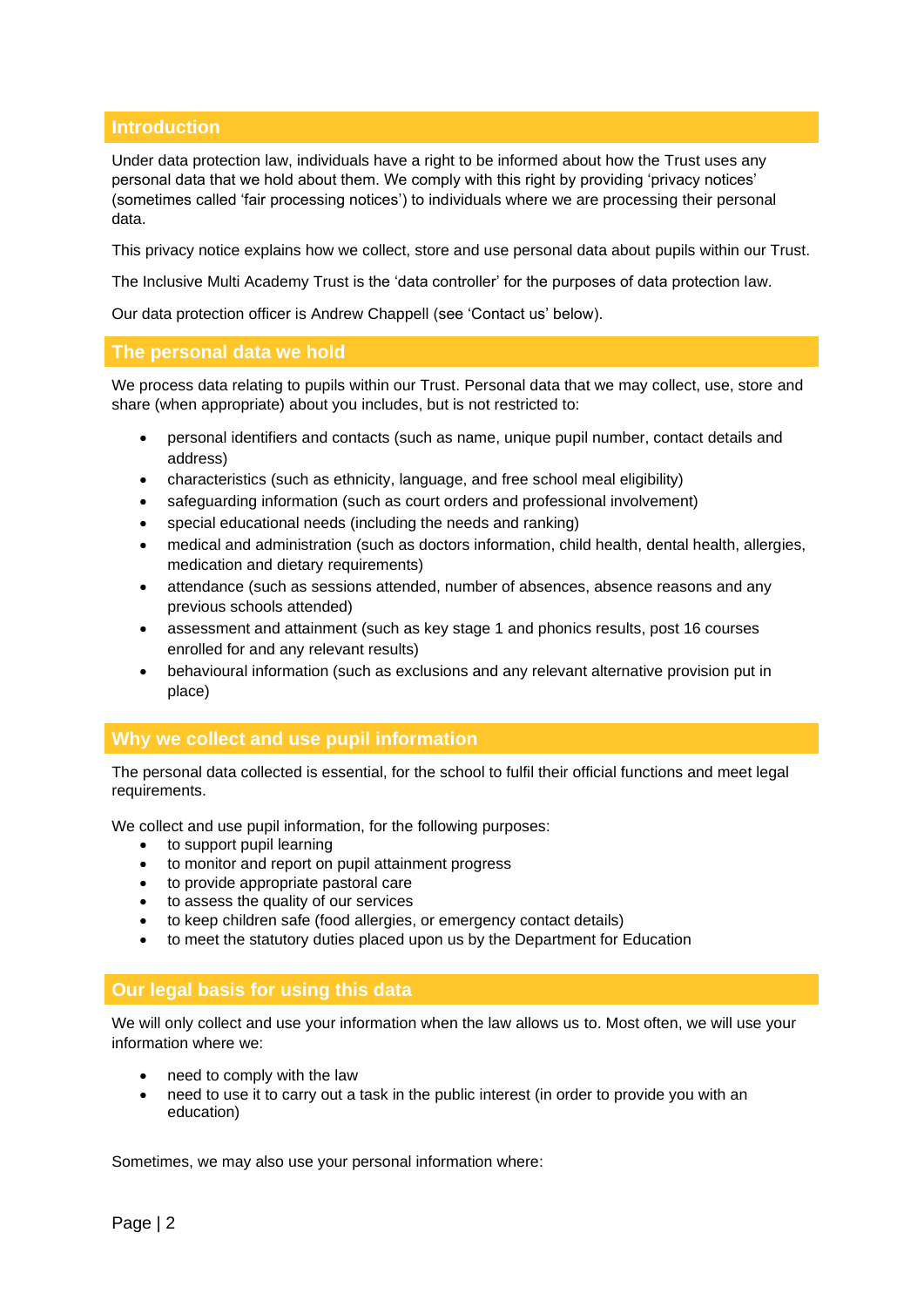- you, or your parents/carers have given us permission to use it in a certain way
- we need to protect your interests (or someone else's interest)

Where we have got permission to use your data, you or your parents/carers may withdraw this at any time. We will make this clear when we ask for permission and explain how to go about withdrawing consent.

Some of the reasons listed above for collecting and using your information overlap, and there may be several grounds which mean we can use your data.

# **Collecting this information**

Pupil data is essential for the schools' operational use. Whilst the majority of pupil information you provide to us is mandatory, some of it requested on a voluntary basis. In order to comply with the data protection legislation, we will inform you at the point of collection, whether you are required to provide certain pupil information to us or if you have a choice in this and we will tell you what you need to do if you do not want to share this information with us.

#### **How we store this data**

We hold pupil data securely for the set amount of time shown in our data retention schedule. For more information on our data retention schedule and how we keep your data safe, please read our Data Protection Policy on our website <https://www.inclusivemat.co.uk/trustdocuments>

### **Data Sharing**

We do not share personal information about you with anyone outside the school without permission from you or your parents/carers, unless the law and our policies allow us to do so.

Where it is legally required, or necessary for another reason allowed under data protection law, we may share personal information about you with:

- Our local authority to meet our legal duties to share certain information with it, such as concerns about pupils' safety and exclusions
- The Department for Education (a government department) to meet our legal duties and to carry out a task in the public interest
- Family and representatives to carry out a task in the public interest
- Educators and examining bodies to carry out a task in the public interest
- Ofsted to carry out a task in the public interest
- Suppliers and service providers so that they can provide the services we have contracted them for • Financial organisations to comply with the law
- Our auditors to comply with the law
- Survey and research organisations to carry out a task in the public interest
- Health authorities to carry out a task in the public interest
- Security organisations to carry out a task in the public interest
- Health and social welfare organisations to carry out a task in the public interest
- Professional advisers and consultants to carry out a task in the public interest
- Charities and voluntary organisations to carry out a task in the public interest
- Police forces, courts, tribunals to comply with the law
- Professional bodies to carry out a task in the public interest

### **The National Pupil Database (NPD)**

Much of the data about pupils in England goes on to be held in the National Pupil Database (NPD).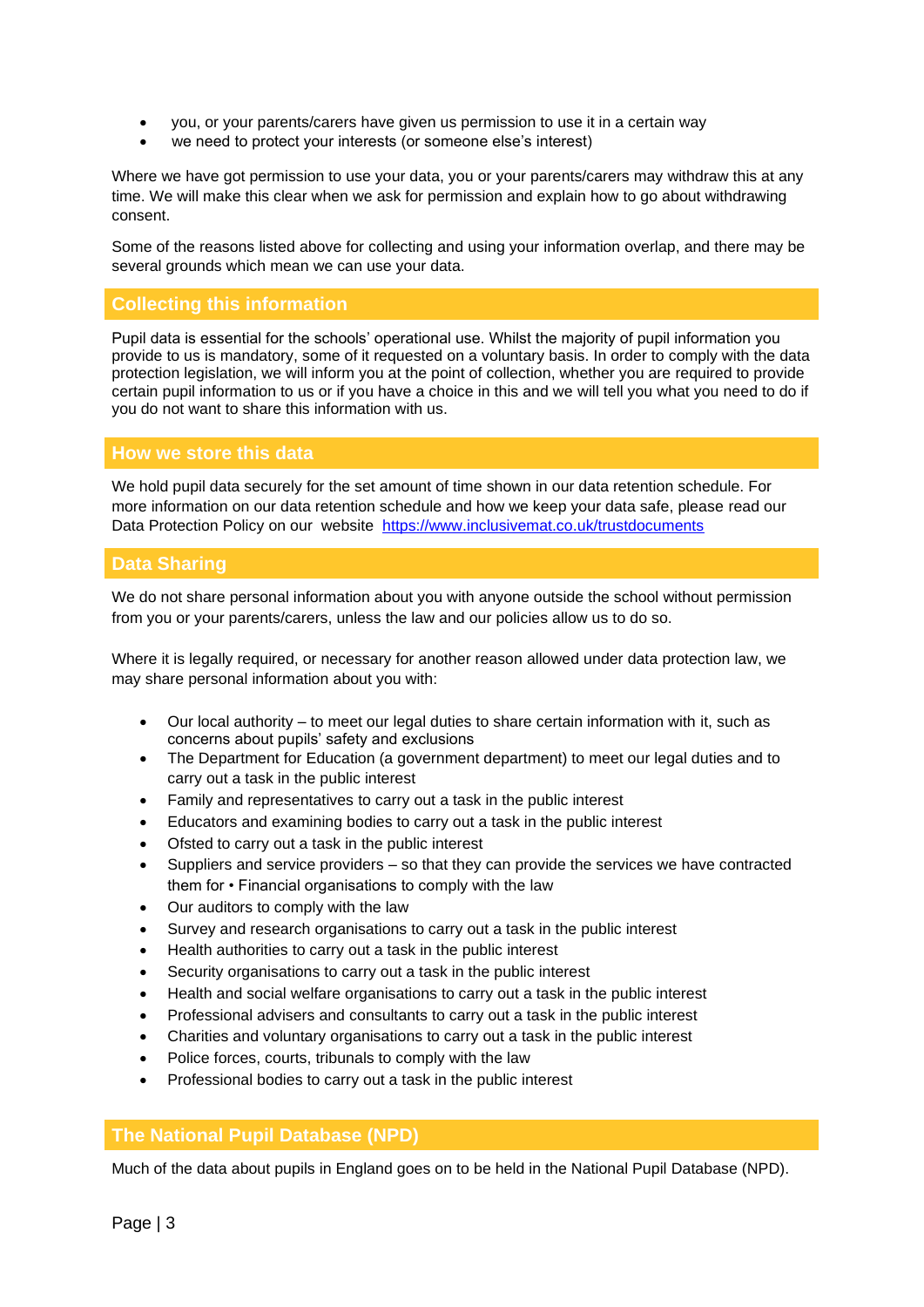The NPD is owned and managed by the Department for Education and contains information about pupils in schools in England. It provides invaluable evidence on educational performance to inform independent research, as well as studies commissioned by the department.

It is held in electronic format for statistical purposes. This information is securely collected from a range of sources including schools, local authorities and awarding bodies.

To find out more about the NPD, go to [https://www.gov.uk/government/publications/national-pupil](https://www.gov.uk/government/publications/national-pupil-database-user-guide-and-supporting-information)[database-user-guide-and-supporting-information](https://www.gov.uk/government/publications/national-pupil-database-user-guide-and-supporting-information)

The Department may share information about our pupils from the NPD with third parties who promote the education or well-being of children in England by:

- conducting research or analysis
- producing statistics
- providing information, advice, or guidance

The Department has robust processes in place to ensure the confidentiality of our data is maintained and there are stringent controls in place regarding access and use of the data. Decisions on whether DfE releases data to third parties are subject to a strict approval process and based on a detailed assessment of:

- who is requesting the data
- the purpose for which it is required
- the level and sensitivity of data requested: and
- the arrangements in place to store and handle the data

To be granted access to pupil information, organisations must comply with strict terms and conditions covering the confidentiality and handling of the data, security arrangements and retention and use of the data.

For more information about the department's data sharing process, please visit: <https://www.gov.uk/data-protection-how-we-collect-and-share-research-data>

For information about which organisations the department has provided pupil information, (and for which project), please visit the following website: <https://www.gov.uk/government/publications/national-pupil-database-requests-received>

To contact DfE:<https://www.gov.uk/contact-dfe>

#### **How to access personal information we hold about you**

Under data protection legislation, parents and pupils have the right to request access to information about them that we hold. To make a request for your personal information, or be given access to your child's educational record, contact our Data Protection Officer, Andrew Chappell at DPO@inclusivemat.co.uk

### **Your other rights regarding your data**

Under data protection law, individuals have certain rights regarding how their personal data is used and kept safe. You have the right to:

• Object to the use of your personal data if it would cause, or is causing, damage or distress

• Prevent your data being used to send direct marketing

• Object to the use of your personal data for decisions being taken by automated means (by a computer or machine, rather than by a person)

• In certain circumstances, have inaccurate personal data corrected, deleted or destroyed, or restrict processing